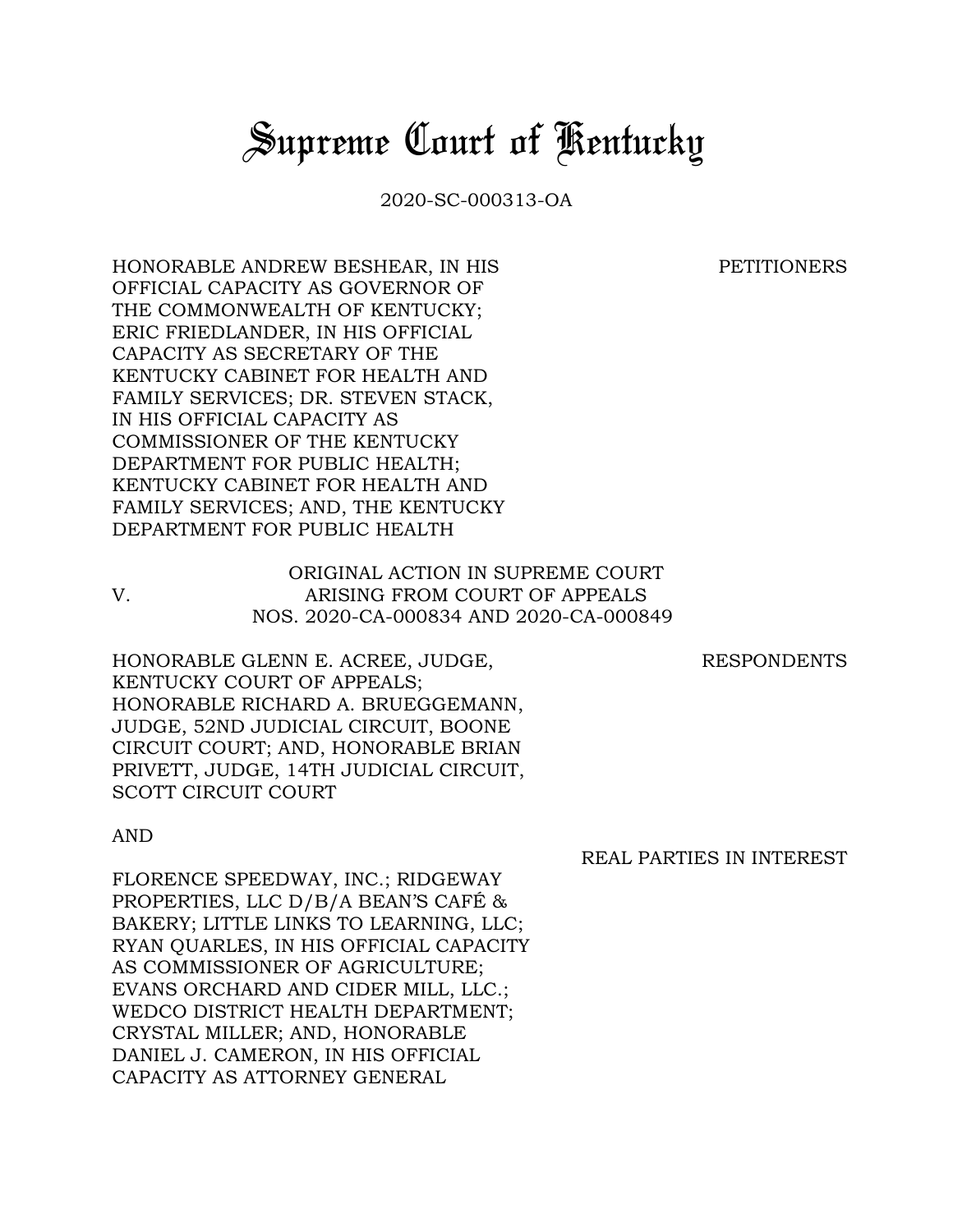## **ORDER**

Pursuant to Section 110 of the Kentucky Constitution the Kentucky Supreme Court "shall have the power to issue all writs necessary in aid of its appellate jurisdiction, or the complete determination of any cause, or as may be required to exercise control of the Court of Justice." Today we act pursuant to that power to maintain the status quo by staying orders issued by the lower courts of the Commonwealth pending further action by this Court.

In the midst of a global pandemic that has resulted in the Governor issuing Executive Orders deemed necessary to the protection of the public health and safety, two circuit courts have issued injunctive relief preventing the enforcement of specific Executive Orders challenged by plaintiffs who claim injury to their respective business interests. It appears that one circuit court has indicated an intent to issue an Order shortly that will enjoin all executive orders entered by the Governor and any actions taken pursuant to his public emergency powers. Given the need for a clear and consistent statewide public health policy and recognizing that the Kentucky legislature has expressly given the Governor broad executive powers in a public health emergency, the Court orders a stay of all orders of injunctive relief until such time as the various orders are properly before the Court with a full record of any evidence and pleadings considered by the lower courts.

The Boone and Scott Circuit Courts may proceed with matters before them and issue all findings of fact and conclusions of law they find appropriate but no order, however characterized, shall be effective. Our stay shall continue

2